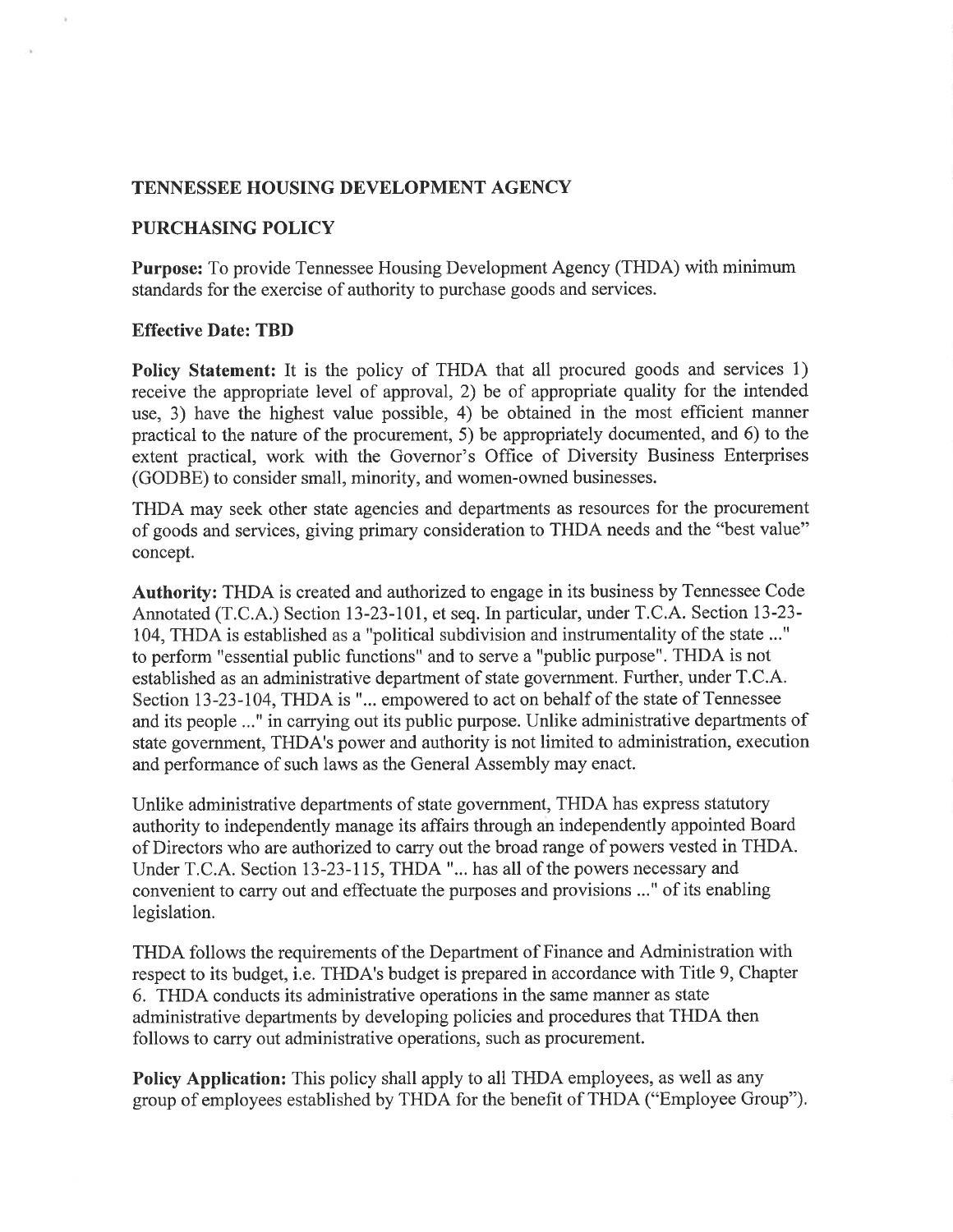In the same manner, this policy shall apply to all procurements by THDA for any group or organization in which THDA may have chosen to participate ("Auxiliary Group").

Responsibilify: THDA procurement staff will endeavor to ensure all goods and services are procured in accordance with this policy and all THDA staff are held accountable to procurement through this policy.

For the purposes of this policy the Executive Director has designated the Chief Financial Officer (CFO) authority in all Purchasing Decisions. The Executive Director (ED) or (CFO) may grant exemptions to this policy as deemed appropriate, provided that such approval is reduced to writing. Furthermore, the Executive Director may enact temporary or permanent modifications to portions of this policy without voiding the policy in its entirety.

# 1. DEFINITIONS

American's with Disabilities Act (ADA) Coordinator: For the purposes of this policy:

- The THDA employee designated by the Executive Director to monitor the organization's compliance with ADA issues associated with the Human Resources Division is the Director of Human Resources or designee. o
- The THDA employee designated by the Executive Director to monitor the organization's compliance with ADA issues associated with Civil Rights is the Director of Civil Rights Compliance or designee.

Auxiliary Group: Any group in which THDA is a member. As an example, a group of non-profits organized to promote affordable housing, in which THDA is a member would be considered an Auxiliary Group.

Bid: The response from a vendor with a price quote on one or more requested commodities or services.

Bid Request: The act of contacting a vendor for the purpose of obtaining a price quote on one or more commodities or services.

Central Procurement Office (CPO) Division of Purchasing: A division under the State of Tennessee Department of General Services which is responsible for the procurement of commodities for the Executive Branch of State Government.

Delegated Purchase Authority: Approval given by the Chief Procurement Officer and the Comptroller of the Treasury to a State Agency to purchase services for an individual program, within specified limits and guidelines.

Employee Group: A group of employees established by the ED for the benefit of THDA. As examples, the Activities Committee and the Committee for Employee Excellence are deemed Employee Groups.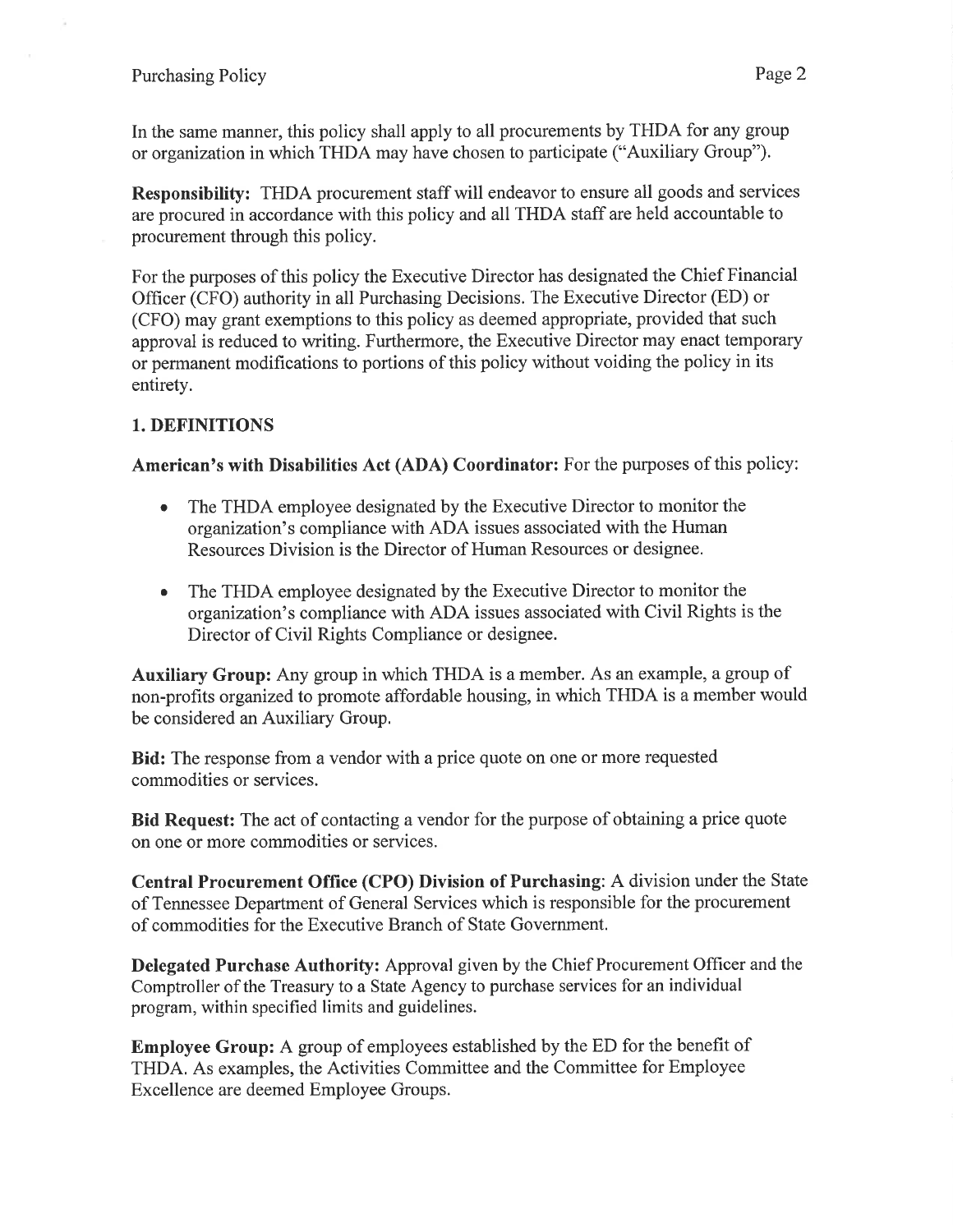#### Purchasing Policy Page 3

Edison: The State of Tennessee's Enterprise Resource Planning (ERP) system. ERP systems use an integrated software package to perform administrative business functions, such as financials and accounting, procurement, payroll, benefits, and personnel administration.

Free on Board (FOB): A common term in the commercial product supply industry to indicate the point in which ownership transfers from the seller to the buyer. After this point, the buyer incurs all risk of loss and transportation charges. Typically, items are shipped FOB shipping point (the buyer pays shipping costs and incurs the risk of loss during shipping) or FOB destination (the seller pays shipping costs and incurs the risk of loss).

General Services: The State of Tennessee, Department of General Services

Inside Delivery: Delivery of a product to intended location inside of the office suite. By definition, Inside Delivery does not extend to product set-up.

No-Bid: The response (or lack thereof) of a vendor to a request for a bid in which the vendor does not submit a bid, is not considered a bid for the purpose of this policy.

Procurement Offïcer: The THDA employee designated by the Chief Financial Officer to direct the procurement function of the organization. This person may establish reasonable procedures related to this policy.

Printing Liaison: The THDA employee designated by the Executive Director to serve THDA as the Printing Liaison as established by the Department of General Services.

Sensitive Minor Equipment: Items that do not exceed the threshold for inventory purposes as established by the CPO's Division of Purchasing, but are sensitive in nature and therefore require that a property tag be affixed and inventoried on a periodic basis. These items include information technology hardware (such as personal computers, printers, and other similar hardware items), digital and video cameras, Personal Digital Assistant and other similar items.

Set-up: The un-packing and final assembly of a product. It is expected that a product is ready for use after "Set-up" is complete.

## 2. EXEMPTIONS:

The provisions of the policy do not apply to:

- a) the purchase or funding of mortgage loans and related fees (recording fees, mortgage servicer fees, foreclosure expenses, etc.).
- b) investment of THDA bond proceeds as directed by the Director of Finance, which are subject to the organization's Investment Policy.
- c) expenditures directly associated with the issuance and management of the organization's debt obligations, such as underwriter fees, costs of issuance, financial advisor fees, arbitrage calculation fees, etc.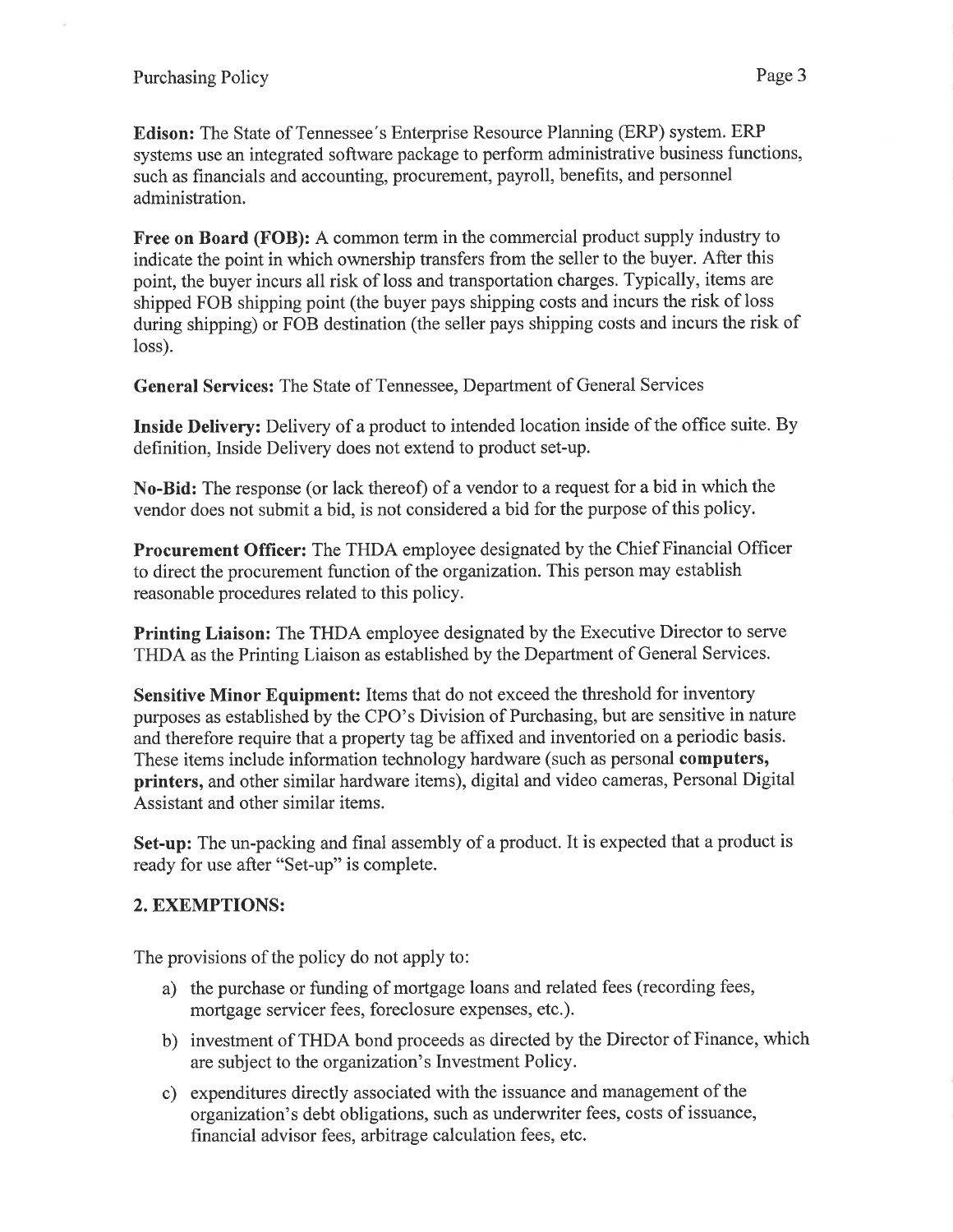## 3. PROCUREMENT ACTIVITIES UNDER OTHER POLICIES AND PROCEDURES

THDA is required to comply with the State's Comprehensive Travel Regulations (TCA 13-23-115 (21)) for employee travel related expenses.

For the following procurement activities, THDA has chosen to follow other policies and procedures, and such procurement activities are therefore not subject to this policy:

- a) Motorized Vehicles: THDA has chosen to follow the policies and procedures of the Motor Vehicle Management Division (MVM) in the Department of General Services for the procurement of Motorized Vehicles.
- b) Grants: THDA has chosen to follow the policies and procedures of the Central Procurement Office (CPO) regarding federal grants and Delegated Grant Authority (DGA).
- c) Office/Storage Space Leasing: THDA has chosen to follow the policies and procedures of the Department of Finance and Administration, Real Estate Asset Management (REAM) for the leasing of office and storage space.

## 4. PROCUREMENT OFFICER

The CFO shall appoint a Procurement Officer who is charged with managing the procurement function for THDA. The Procurement Officer shall establish and maintain Purchasing Procedures in compliance with this policy, which shall be approved by the CFO. These procedures should, at a minimum, include:

- a) The appropriate approval required for each procurement.
- b) The minimum bid requirements.
- c) The methods in which purchase requests may be submitted approved, ordered, and delivered.
- d) Other procedures as deemed appropriate.

Each purchase shall be initialized and tracked in the method as prescribed by the Procurement Officer.

The Procurement Offrcer may delegate purchase authority as deemed appropriate, provided that all purchases are in compliance with the applicable policies and procedures. The Procurement Officer may also delegate authority of selected responsibilities to purchasing staff as deemed appropriate.

The Procurement Officer may establish procedures for recurring purchases provided the recurring purchases are authorized in accordance with this policy. Procedures may be established for issuing Requests for Proposals (RFP), Delegated Purchase Authority (DPA), or other purchasing techniques, provided that such techniques comply with all applicable provisions of this policy.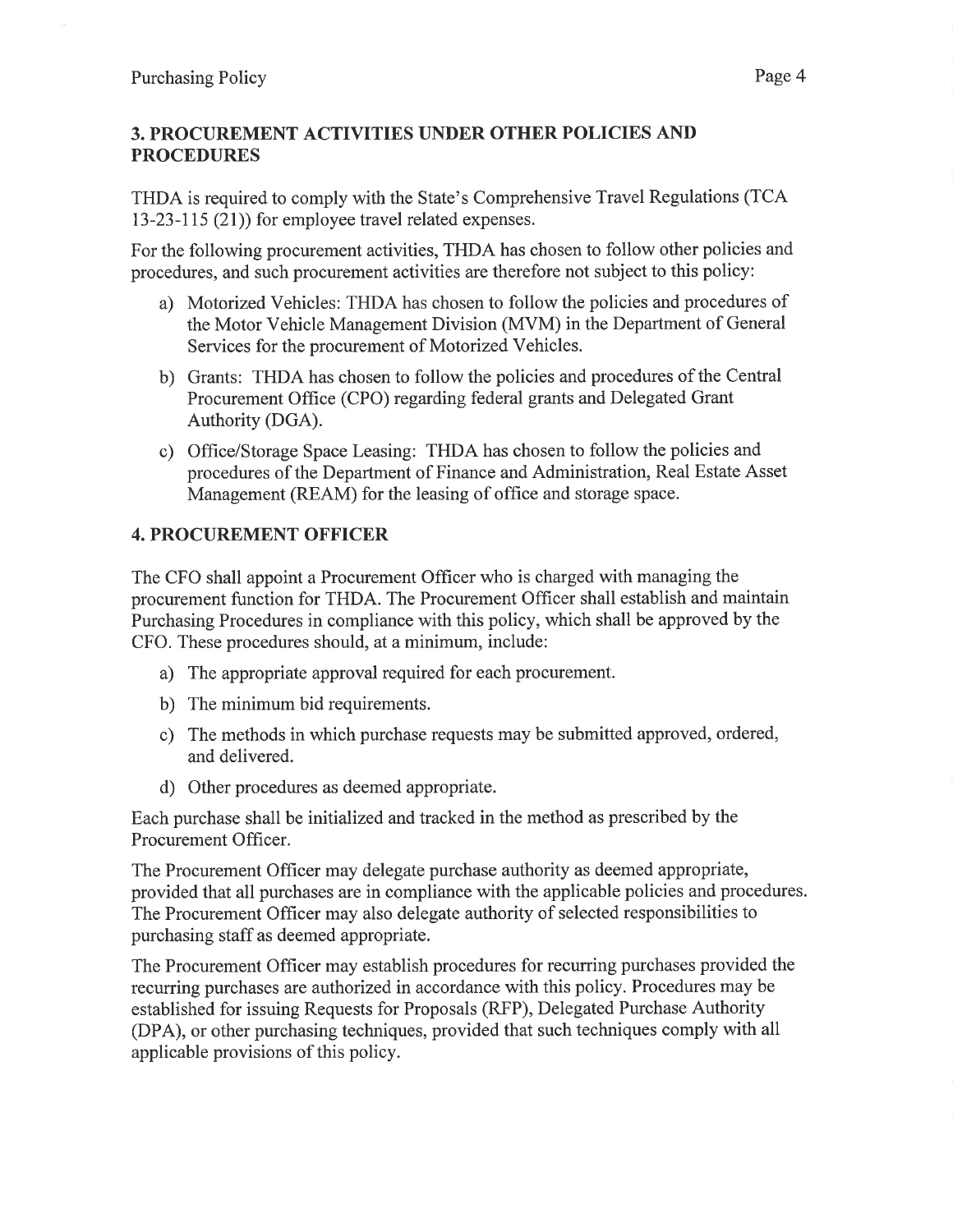# 5. COORDINATION OF CONTRACT ACTIVITY

The Director of Operations is the main contact within THDA for all coordination of contract activity. The Contract Management Plan will be followed whenever needs arise within THDA that require the development and implementation of a two-party contract.

## 6. GENERAL APPROVAL

All commodities and services procured shall be approved in advance of the purchase based on the thresholds established by the Chief Financial Officer. All procurements shall be subject to approved purchasing procedures and routed through the Operations Division.

In addition to the General Approval as required in this policy, additional approvals should be obtained as applicable.

a) Information Technology

All purchases of computer and telecommunications hardware, software or associated peripheral devices and services shall require the approval of the Director of Information Technology. The ED or CFO may delegate purchase approval to the Director of IT, provided that such delegation is documented and that all purchases are routed through the procurement division or acquired through with the State Payment Card through approved guidelines. The Director of IT may establish delivery guidelines for the delivery of IT equipment, such as to not compromise the security of the organization's computer networks or facilities.

b) Printing

All procurement for printing shall be approved by the Printing Liaison and routed through the Operations Division.

- c) Purchases for the Board of Directors Purchases for the Board are to be approved by the ED, who may delegate such approval authority as deemed appropriate.
- d) Food

THDA intends to provide meals and/or refreshments for some board-related activities, specific agency marketing events or activities, and some employee events or activities.

e) Trainine

All procurement for employee training (except for the HR Learning  $\&$ Development Initiatives) shall be approved by the appropriate Director whose budget will be charged.

f) Media Advertisements

The Director of Human Resources may authorize and place any media advertisements as related to Human Resources, such as the placement of employment advertisements. The Printing Liaison or designee may authorize and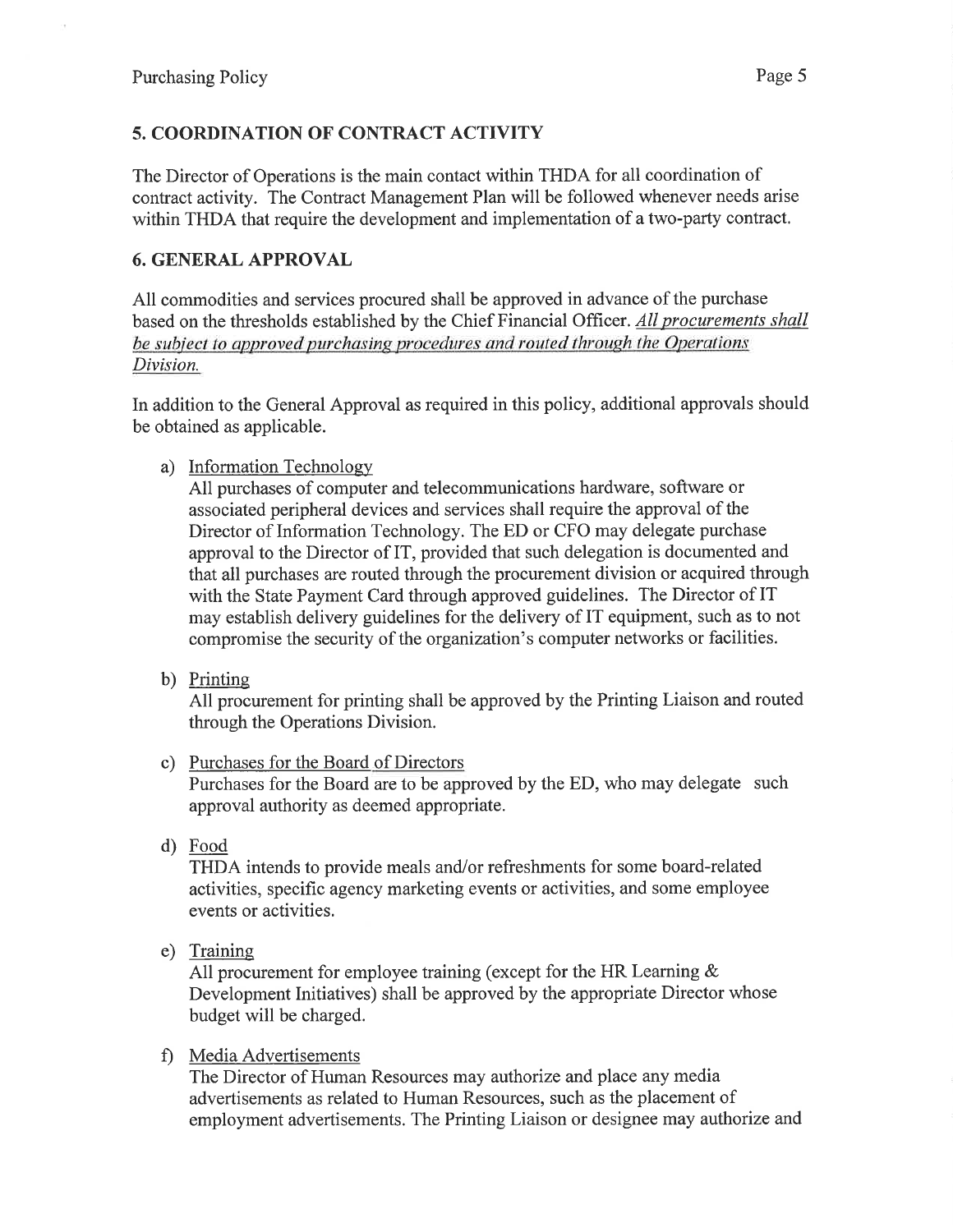place any media advertisements required by federal or state statutes, bond indentures, or other program guidelines. The Director of Public Affairs shall approve and place all additional media advertisements. All such advertisements shall be exempt from bid requirements.

The procurement of media-related services (for example, the services of an advertising agency), are subject to bid requirements.

#### g) Furniture Purchases

The Procurement Officer shall establish acceptable product lines for furniture purchases. Furniture purchases may be authorized in accordance with the approval levels outlined in the Purchasing Procedures and within the parameters set by the Procurement Officer. Furniture purchases should be purchased with inside delivery and set-up.

The purchase of furniture requiring extensive assembly must be approved by the CFO or designee.

The CFO may restrict the procurement of furniture as deemed necessary and appropriate.

#### h) Sole Source / Proprietary Purchases

Single-source purchases are made only when an item or service is unique and the item or service possesses specific characteristics that can be filled by only one source. These purchases must have prior approval of the CFO. A proprietary purchase is one that is made from a person or persons having the exclusive right to offer a particular product or service. Marketing is generally controlled by franchises that may include competitive sales at wholesale or retail levels. When it is found that bids may be obtained from different franchises, a reasonable effort will be made to obtain bids. Any purchase request that is determined to be available only from one manufacturing vendor shall be directed to the CFO or designee, along with the justification. Upon approval, Sole Source and Proprietary Purchases shall be exempt from bid requirements.

i) Purchases under the Americans with Disabilities Act (ADA) All purchases in which an accommodation under the Americans with Disabilities Act (ADA) has been requested shall be reviewed by the appropriate THDA ADA Coordinator.

# 7. BUDGET AUTHORITY

The CFO may assign budgetary limits as deemed necessary and appropriate. All purchase requests that exceed budgetary limits must be approved by the CFO prior to procurement.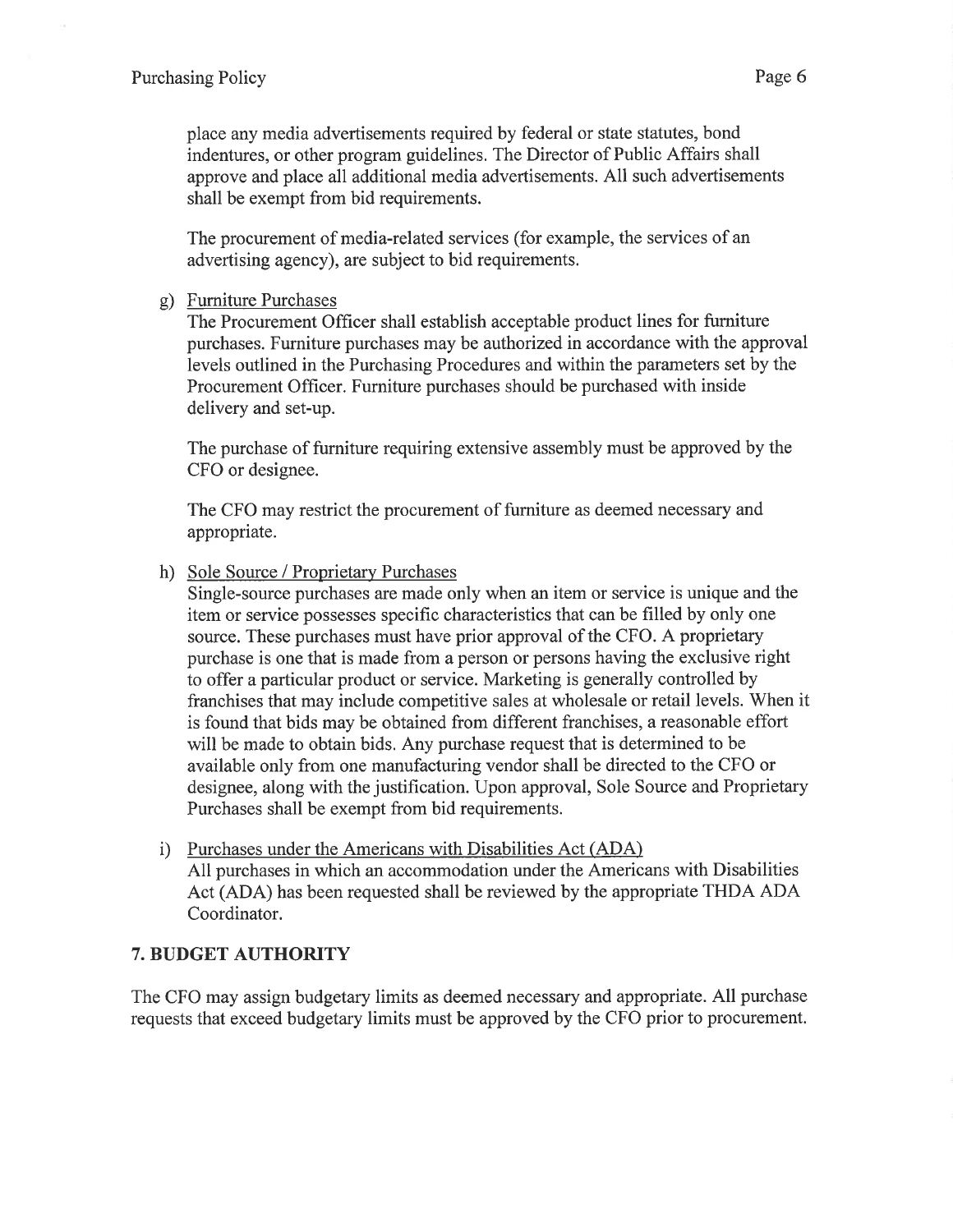## 8. BIDS

Unless exempted, all procurement is subject to minimum bid requirements as established by the Procurement Offrcer. All bids shall be FOB destination, as described more fully under "Delivery of Commodities" below.

As defined, no response or a "no-bid" response from a vendor is not considered a "bid" for the purpose of this policy.

The Procurement Officer or designee will review all bids prior to purchase.

## 9. EXCEPTIONS FROM BIDS

The Procurement Officer, through the Purchasing Procedures, may exempt certain purchasing activities from bid requirements. These are examples of purchasing activities exempt from bid requirements:

- a) Items available and deliverable on Statewide Contract as established by the Central Procurement Office.
- b) Commodities or services obtained from another state agency.
- c) Utility and telephone billings.
- d) Postage charges, including the cost of metered postage.
- e) Bonding fees / notary fees / dues and subscriptions.
- f) Court fees, deed registration fees, building permits, title fees.
- g) Occasional charges for rooms for meetings and attendant expenses.
- h) Expenses in connection with meetings, such as coffee and doughnuts.
- i) Newspaper, radio, or television advertisements (however, the services of advertising agencies and related services are not exempt from bid requirements.)
- j) Goods or services to be performed within a year with a maximum liability less than fifty thousand dollars which \r/ere procured through non-competitive negotiation.

## 10. DELIVERY OF COMMODITIES

It is the policy of THDA that all commodities shall be ordered FOB (Free on Board) Destination. Typically, delivery costs and risk of loss is transferred from the vendor to the buyer at the FOB point. Therefore, in most cases, THDA does not pay for shipping costs separately for items procured FOB Destination.

All commodities should be procured with inside delivery.

When practical and convenient to the organization, the purchase of commodities should include product set-up. The procurement of furniture should include set-up charges unless prior approval is obtained from the CFO.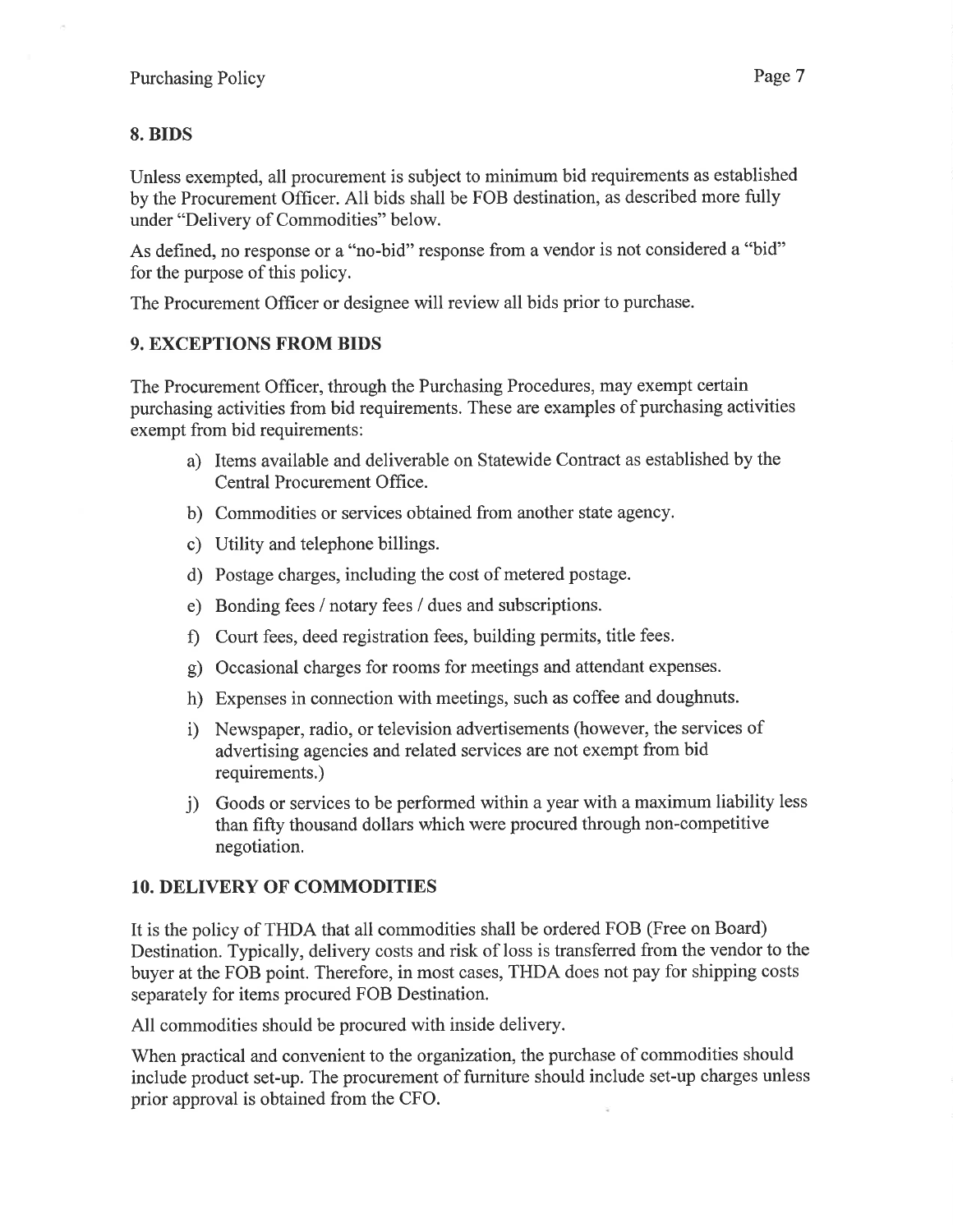The inclusion of reasonable shipping charges is acceptable for procurements with relatively-low dollar amounts and when convenient to the organization.

The Procurement Officer may establish additional guidance regarding shipping as necessary.

# 11. PAYMENT METHODOLOGY

The Procurement Officer in consultation with the Controller will determine the appropriate payment methodology for all procured goods and services. Examples of payment methods are described below:

a) State Payment Card

A State Payment Card may be used for selected minor purchases that do not require bids. Using the payment card provides prompt payment to the vendor, as well as quick delivery of commodities. Authorized users shall adhere to the terms and conditions of the State Payment Card program as established by the State of Tennessee.

b) Disbursement through the Edison System. Expenditures of selected operating, federal, or other selected program funds shall be made from funds held with the State Treasurer. These disbursements are to be made in compliance with the procedures established by the State. Commodities and services received from other state agencies may be billed to THDA through a journal voucher processed through Edison.

As examples, items typically paid through Edison include:

- i. Some office supplies.<br>ii. Items purchased from
- ii. Items purchased from Statewide contracts.<br>iii. Purchases made with a credit-card or other
- Purchases made with a credit-card or other similar purchase program that is administered by the state.
- iv. Purchases from vendors in which a direct-bill to the State has been arranged.
- v. Commodities and/or services that arc procured from other state Agencies in which payment is effected through a joumal voucher or similar document which is processed through Edison.
- c) Bond Funds

THDA maintains a checking account for payments relative to the bond funds, and generally, expenses related to bond activities, such as Lender events, shall be paid from this account. THDA purchasing procedures define that most operating costs may be paid from the checking account as well as other approved purchases. Purchases not related to bond activities or defined in the purchasing procedures, for which payment is desired from bond funds, shall be approved in advance by the CFO or designee.

As examples, items typically paid through THDA's checking account include:

i. Expenses directly connected the issuance of bond or note debt.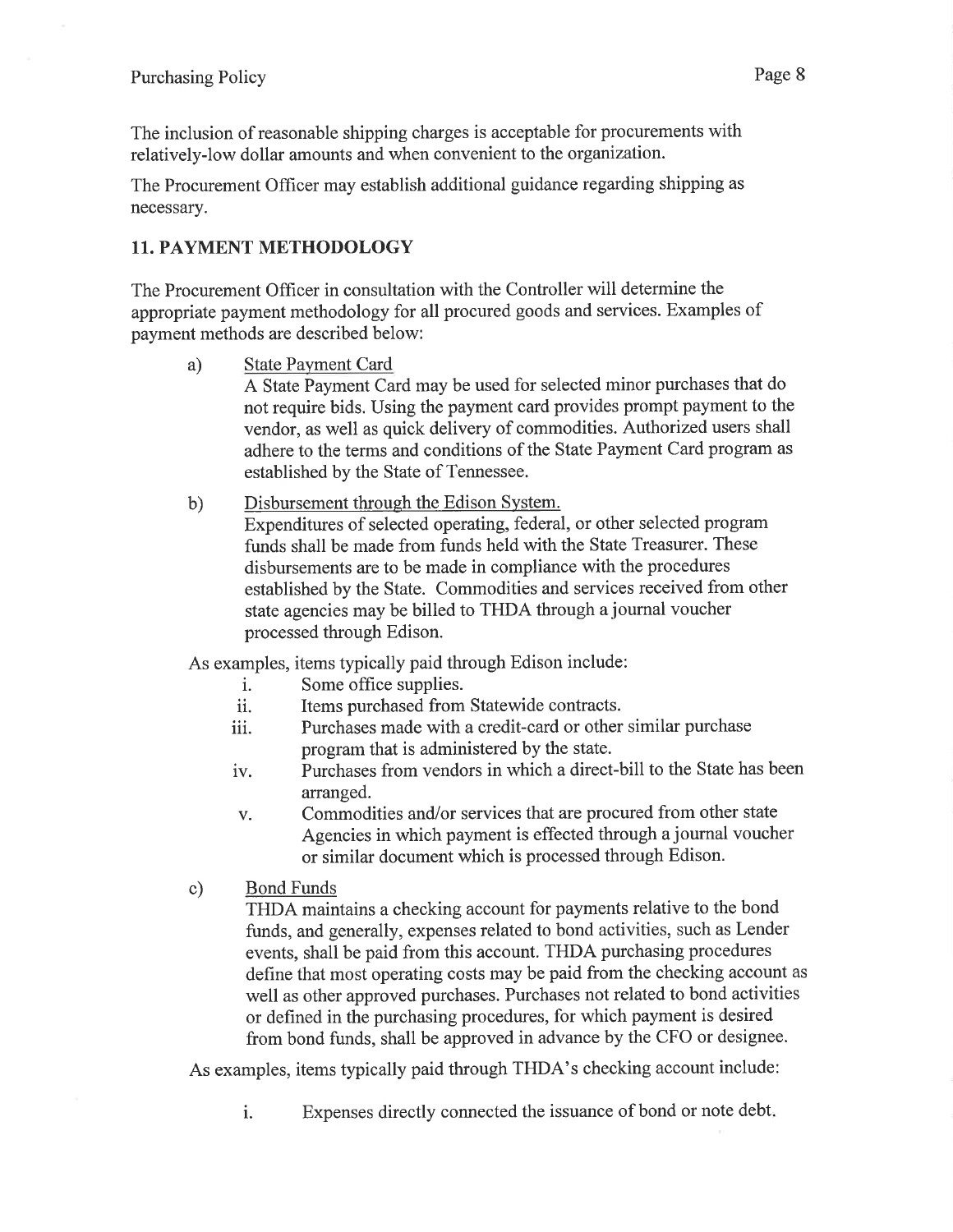- ii. Expenses directly associated with THDA's mortgage loan programs, including outreach and business development expenses that are directly related to the bond programs.
- 111 Operating costs.
- iv. Other expenses with the prior approval of the CFO.

Should a particular payment method be desired, such request and justification should be directed to the Procurement Officer concurrent with the procurement request.

Any procurement not pre-determined by the Purchasing Procedures in which the payment of funds is from an account under the direction of the Director of Finance shall have the prior approval of the Director of Finance, or the CFO, prior to such procurement.

## 12. PROPERTY REGISTRATION

THDA has chosen to abide by General Services Policies for registration of its equipment. However, THDA has its own internal system for tagging and registration. All commodities that exceed the threshold for inventory as established by General Services or that meet the definition of "sensitive minor equipment" as defined by General Services should have a THDA property tag affixed and be registered in the Track-It inventory system as maintained by THDA's Information Technology Division. As examples, items deemed to be sensitive minor equipment include digital cameras, video cameras computer hardware, tape recorders, and other similar items.

# 13. SALES TAX, OTHER TAXES

THDA is exempt from paying sales tax on the procurement of commodities and services. Therefore, sales tax should be excluded from all purchases.

The status of exemptions of other taxes (such as hotel/motel taxes) may vary. THDA will follow applicable authoritative opinion as promulgated by the State Attomey General, Commissioner of Finance & Administration, or any other authoritative official of the State of Tennessee.

These tax exemptions apply only to purchases made directly from THDA funds, and do not apply to purchases made by employees for which reimbursement is sought from THDA. Additionally, these tax exemptions may not apply to procurement outside the state of Tennessee.

## 14. EMPLOYEE REIMBURSEMENTS

It is the policy of THDA that purchases made through employee reimbursements are to be in the best interest and convenience of THDA. Purchases made by employees in which reimbursement is obtained are not exempt from sales tax; therefore, the use of employee reimbursements is discouraged. However, circumstances exist where the use of employee reimbursements is practical.

Requests for purchases made by Employee Reimbursements shall have prior approval as prescribed by the Purchasing Procedures. Standing authorization for certain employee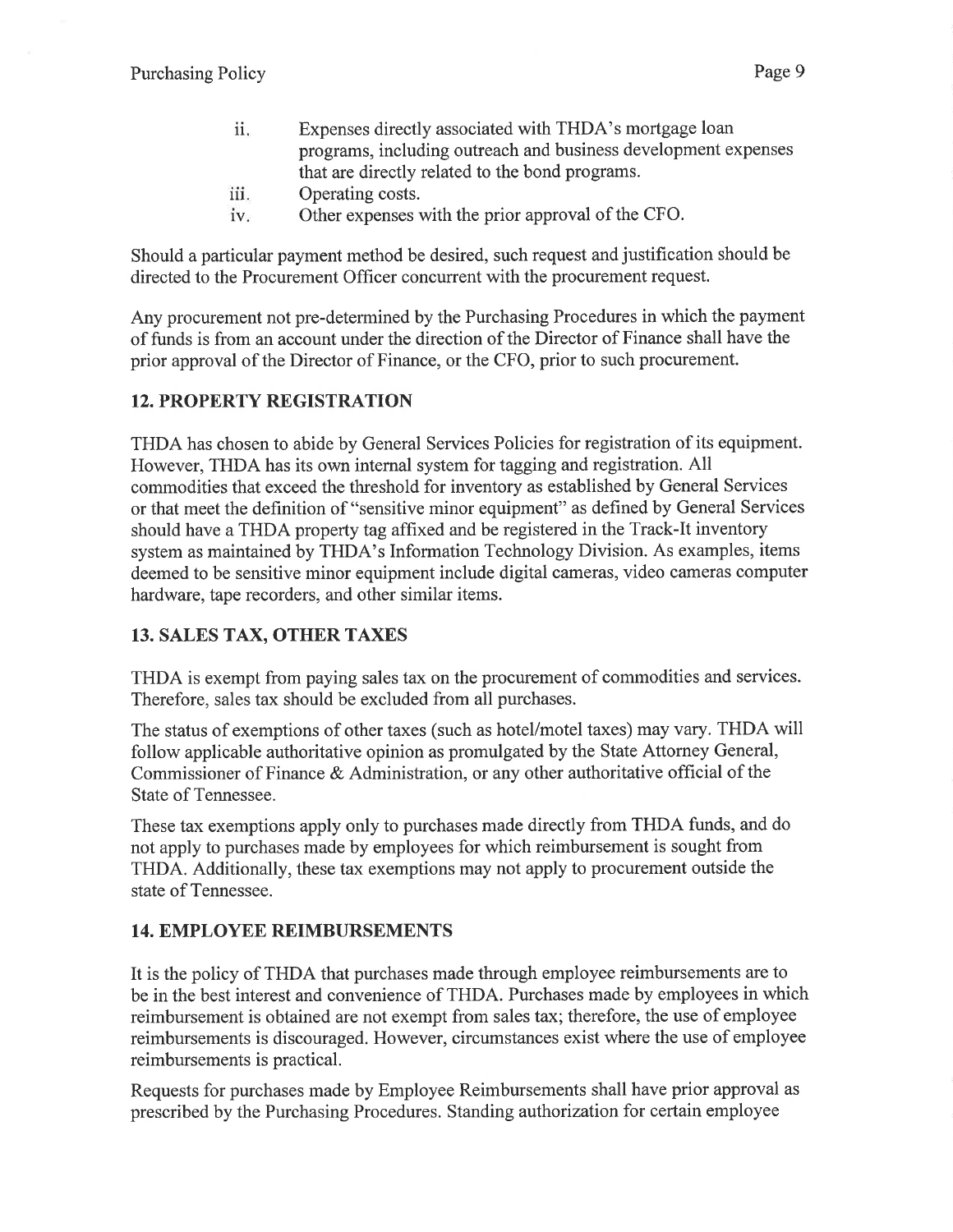reimbursements may be granted by the CFO, giving consideration to dollar limits and items or services obtained.

## 15. EMERGENCY PROCUREMENT

It is important to plan purchases to allow for the purchase requests to flow through agency and/or state approval processes. In rare occurrences and due to unforeseen circumstances, it may become necessary to make one-time commodity or service procurements by bypassing established procedures. The Procurement Officer shall establish procedures for emergency purchases under this policy.

All purchase requests for emergency purchase shall include documentation of the circumstances surrounding such emergency purchase, and be approved by the CFO prior to such procurement. If circumstances are such that prior approval of the CFO is not practical or possible, then a full report of the nature of the emergency, the items procured, costs, and method of procurement, shall be directed to the CFO within three business days of such procurement.

## 16. DOCUMENTATION

Unless exempted within this policy, all commodities procured shall be documented by the following:

- a) Appropriate approval prior to procurement.
- b) All bids obtained.
- c) The receipt or delivery of goods and services
- d) Invoice, Sales Receipt, or other billing documentation approved by the Procurement Officer.

The Procurement Officer may establish additional documentation requirements as deemed necessary.

## 17. EMPLOYEE/AUXILIARY GROUPS

Employee or auxiliary groups shall follow all purchasing policies and procedures.

The CFO shall be the approving authority for all employee groups, and may delegate such authority for any specified employee Group to any Executive Team Member or Division Director as deemed appropriate.

The ED shall be the approving authority for all auxiliary groups, and may delegate such authority for any specified group as deemed appropriate.